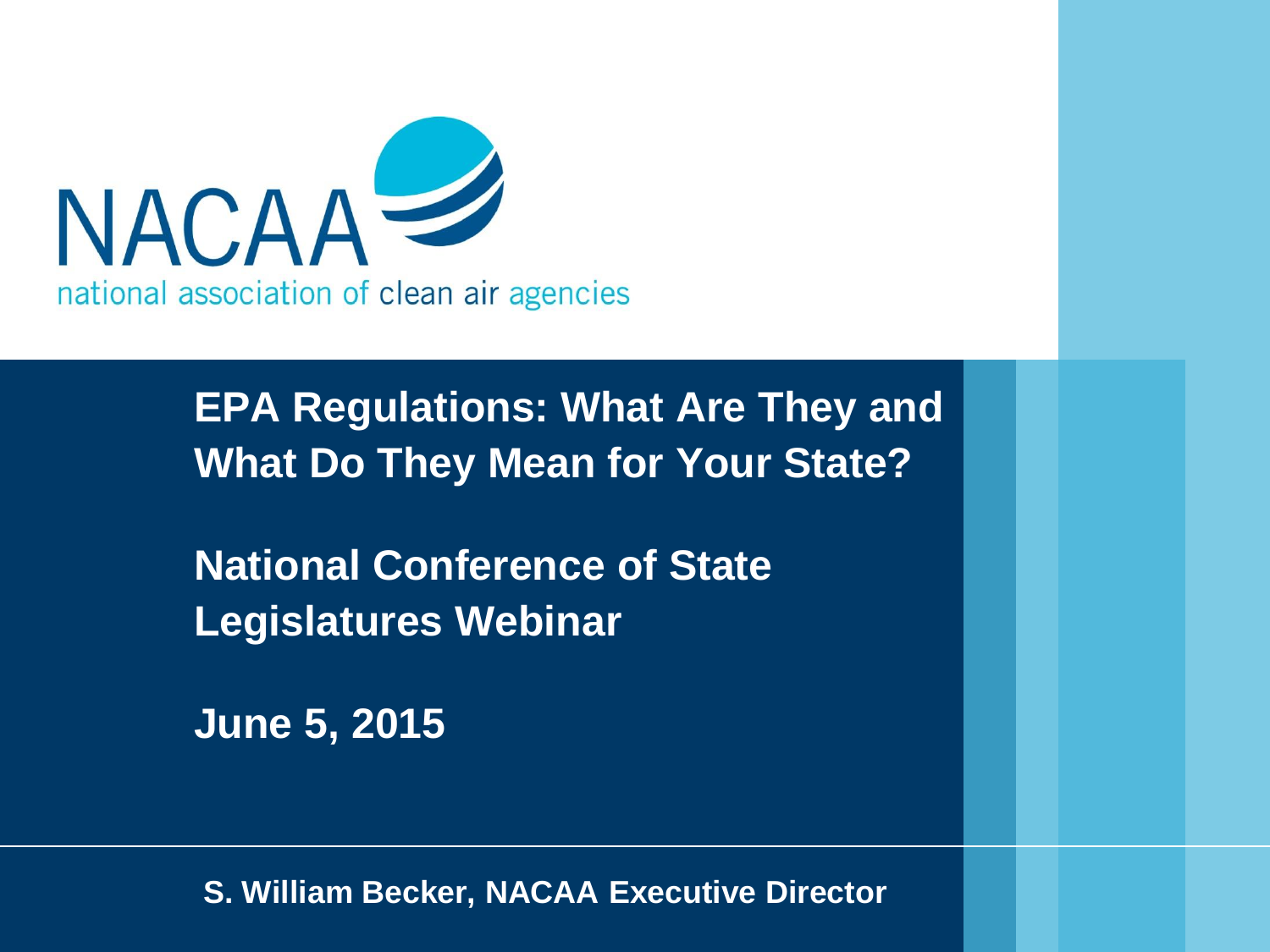## **What I Will Cover**

EPA's Ozone National Ambient Air Quality Standards (NAAQS)

- ◆ The need for an ozone NAAQS
- Statutory requirements for NAAQS reviews
- ◆ EPA's current review of the ozone NAAQS
- ◆ Implementing a revised ozone NAAQS
- What states need from EPA to fulfill their statutory obligations to attain and maintain the ozone NAAQS

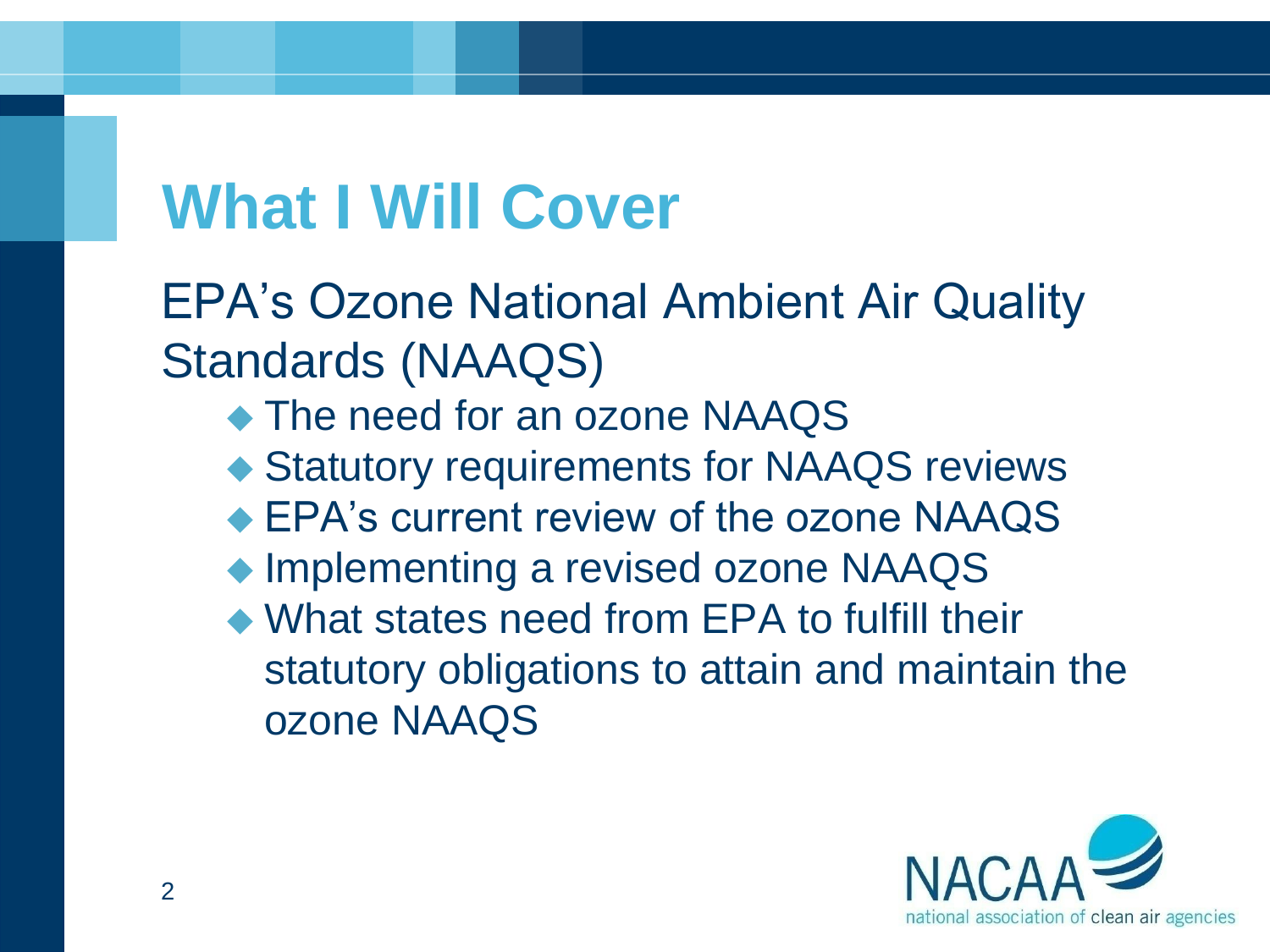# **The Need for an Ozone NAAQS**

- □ Clean Air Act (CAA) § 108 requires the EPA Administrator to identify, list and establish air quality criteria for air pollutants that
	- $\bullet$  In her judgment, "may reasonably be anticipated to endanger public health and welfare" and
	- ◆ Whose "presence...in the ambient air results from numerous or diverse mobile and stationary sources"
- □ Ozone is one such "criteria pollutant" its adverse health impacts are well documented
	- ◆ Causes respiratory harm
	- Likely to cause premature death and adverse cardiovascular impacts
	- May cause damage to the central nervous system and reproductive and developmental effect

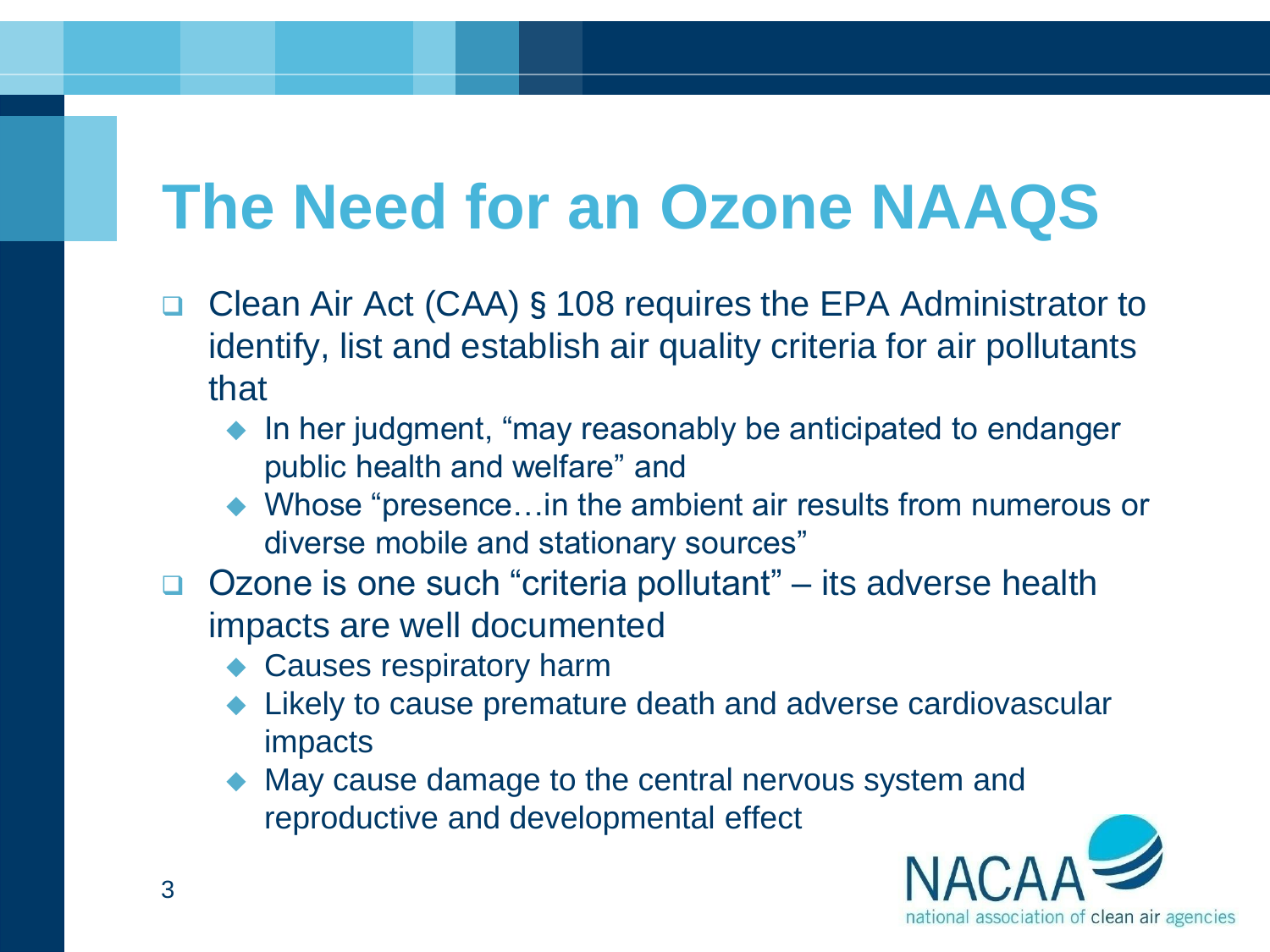### **Statutory Requirements for NAAQS Reviews**

- □ CAA§109 directs the EPA Administrator to
	- ◆ Propose and promulgate standards (NAAQS) for pollutants listed under §108
		- $\checkmark$  Primary (health based)
		- $\checkmark$  Secondary (welfare based)
	- Review the standards, and the science on which they are based, at 5-year intervals and, if deemed appropriate, revise the standards
	- ◆ Establish a panel of independent science advisors (CASAC Clean Air Scientific Advisory Committee) to review air quality criteria, recommend any new standards and revision of existing criteria and standards as may be appropriate

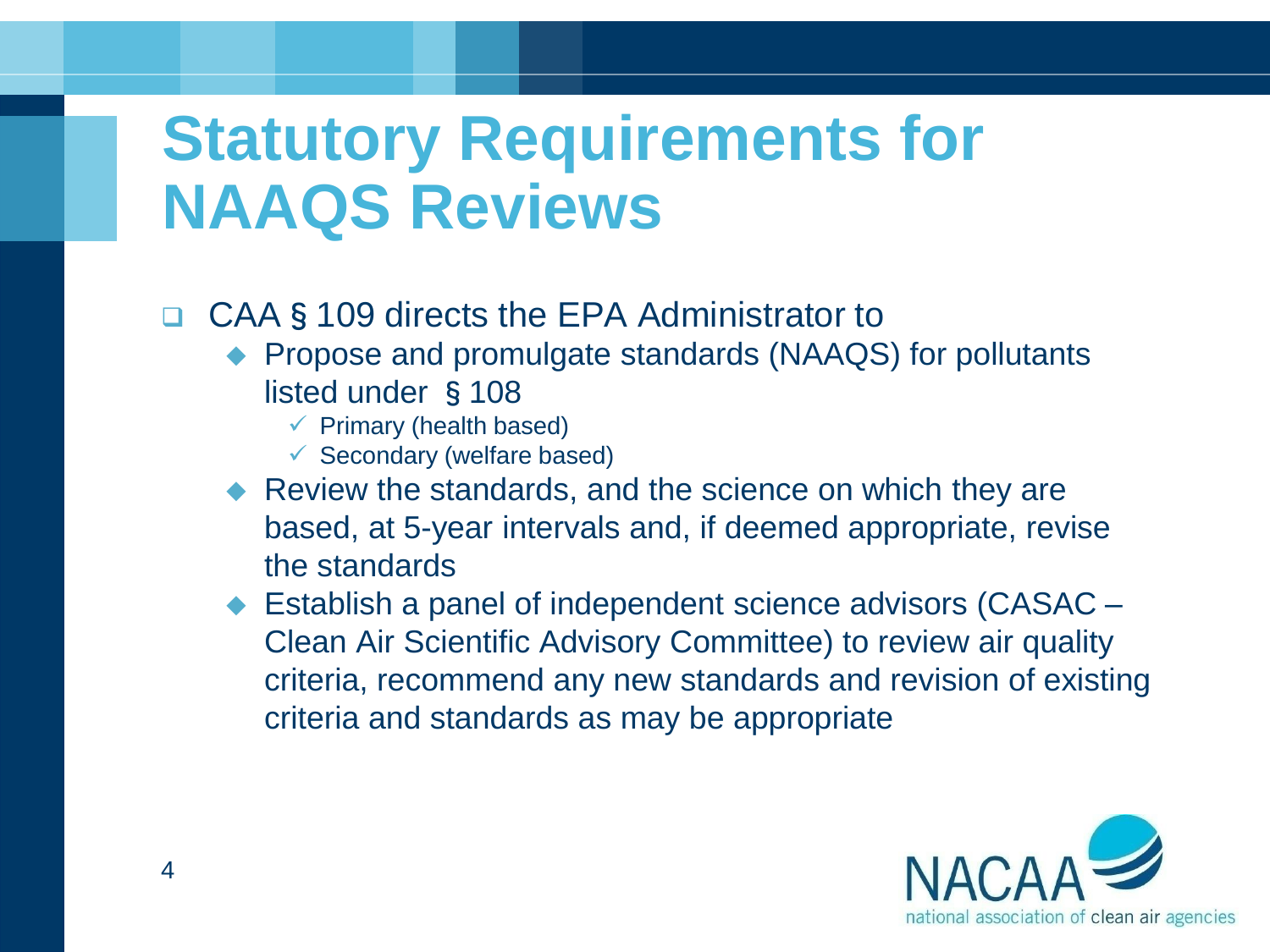# **Statutory Requirements for NAAQS Reviews (cont.)**

- □ Primary NAAQS are to be set at a level "requisite" to protect public health "with an adequate margin of safety"
- □ Secondary NAAQS are to be set a level "requisite to protect the public welfare from any known or anticipated adverse effects"
- □ In setting NAAQS, EPA
	- Is required to engage in "reasoned decision making" to translate scientific evidence into standards
	- ◆ May not consider cost (cost can, and is, considered when implementing standards)
- □ The NAAQS review process includes EPA preparation, and CASAC and public review, of
	- ◆ Integrated Review Plan
	- Integrated Science Assessment
	- ◆ Risk/Exposure Assessment
	- ◆ Policy Assessment Document

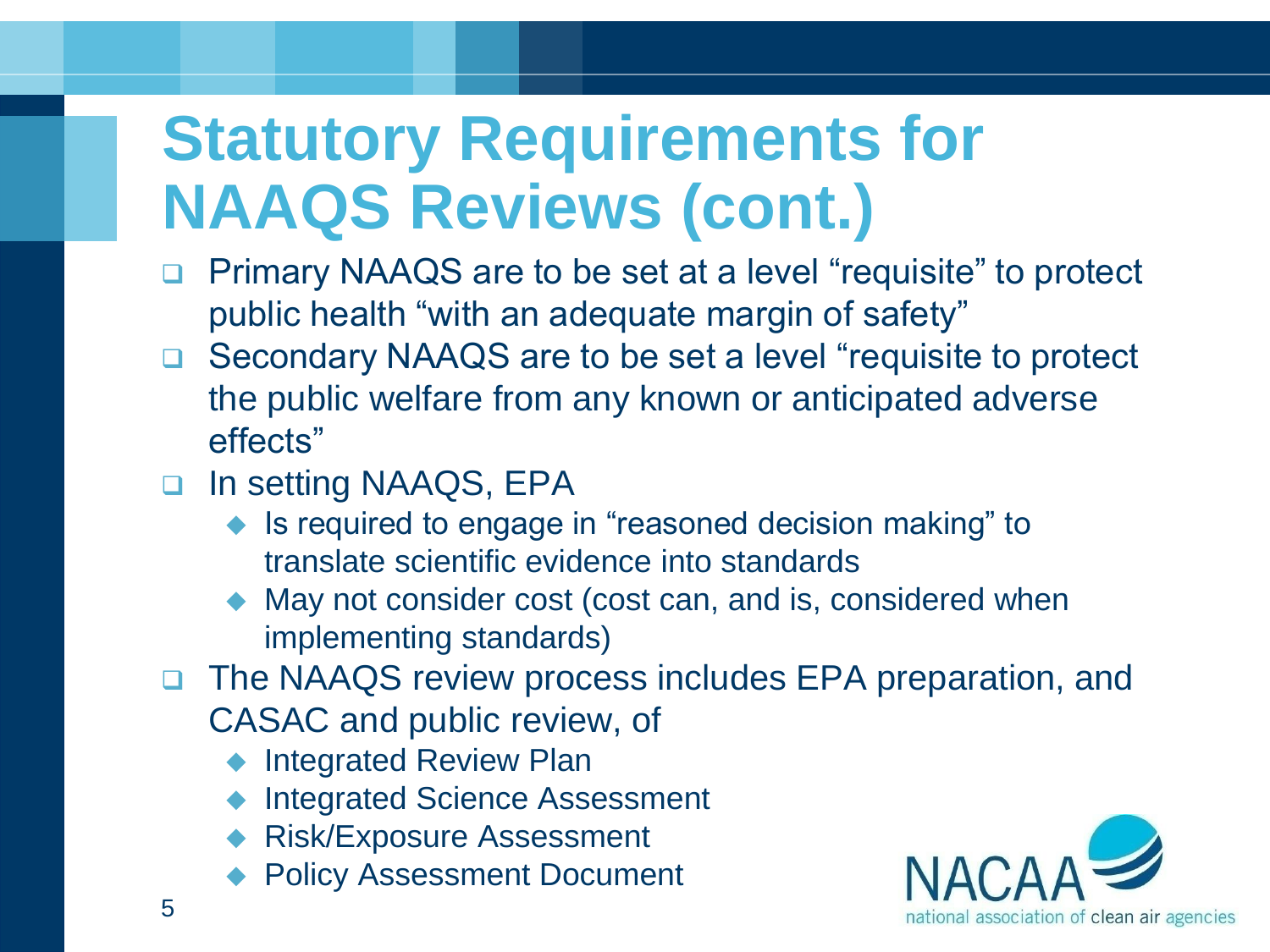# **EPA's Current Review of the Ozone NAAQS**

- □ EPA's last review of the ozone NAAQS resulted in a revision to the standards (primary and secondary) down to 75 parts per billion (ppb) in March 2008
- □ EPA initiated its current review of these standards in October 2008
- □ Revisions to the 2008 standards were proposed in December 2014
	- ◆ Primary standard: Revise to within a range of 65 ppb to 70 ppb
	- Secondary standard: Revise to a level identical to primary standard
	- EPA's proposed range for primary standard is consistent with upper end of 60-ppb to 70-ppb range recommended by CASAC
- □ Three public hearings held; public comment period closed March 17, 2015
- EPA under court order to issue final decision by October 1, 2015

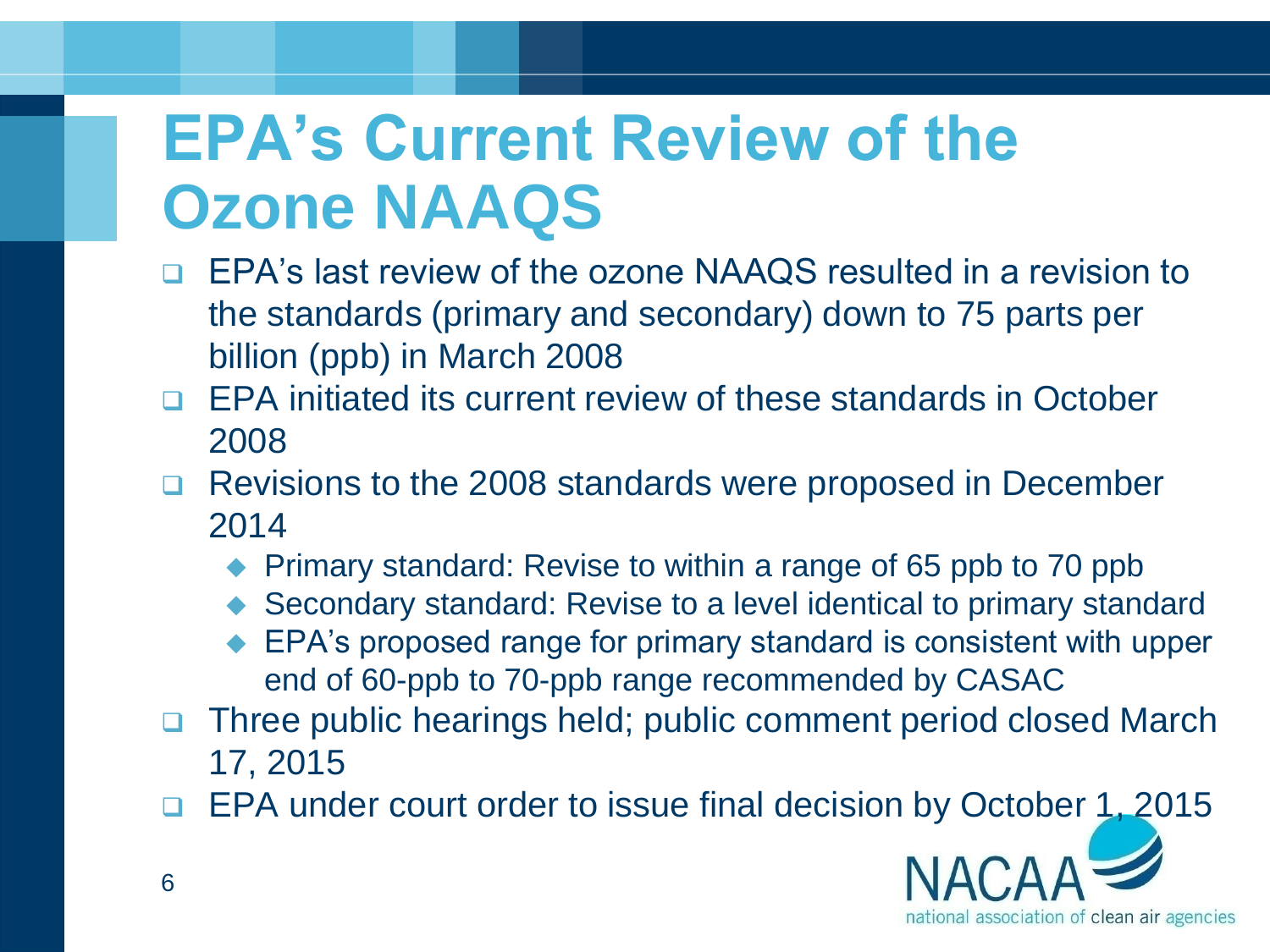### **Implementing a Revised Ozone NAAQS**

- When EPA revises an ozone NAAQS, states and localities must implement it by taking specific steps to ensure the standard is attained. Assuming October 2015 promulgation:
	- Within 2 years after promulgation, areas are designated as meeting (attainment) or not meeting (nonattainment) the standard – 2017
	- Within 3 years after promulgation, Infrastructure State Implementations Plans (SIPs) are due to show the basic air quality management practices are in place to implement the new standard  $-2018$
	- Within 3 or 4 years after designation is effective, Attainment SIPs are due outlining strategies and control measures and demonstrating how they will lead to attainment – 2020-2021
	- Within 3 to 20 years after designation, areas must attain the standard – 2020-2037 (plus possibility of two 1-year extensions)

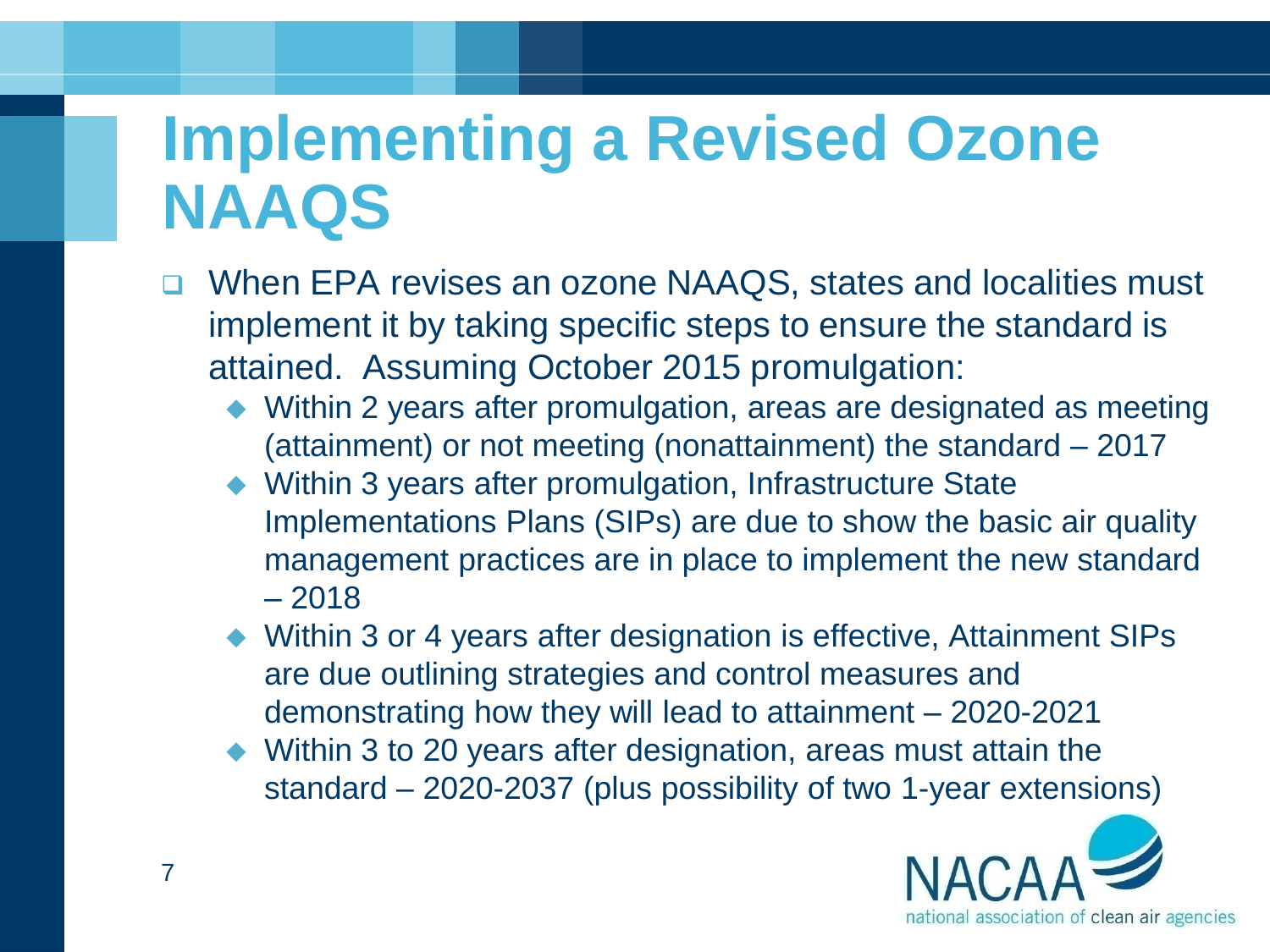### **What States/Localities Need from EPA**

- In order for states and localities to succeed in fulfilling their statutory obligations to attain and maintain the ozone (and any other) NAAQS, they are dependent on EPA doing its job in a timely manner
- □ Among the most important things states and localities need from EPA are
	- ◆ Timely issuance of implementation rules and guidance documents on which they have collaborated with states and localities to develop
	- ◆ Timely adoption, or further strengthening, of federal measures to control emission sources of national significance
	- ◆ Advocacy in Congress for additional federal funds to enable states and localities to fulfill their responsibilities and provide their citizens with clean, healthful air as expeditiously as practicable